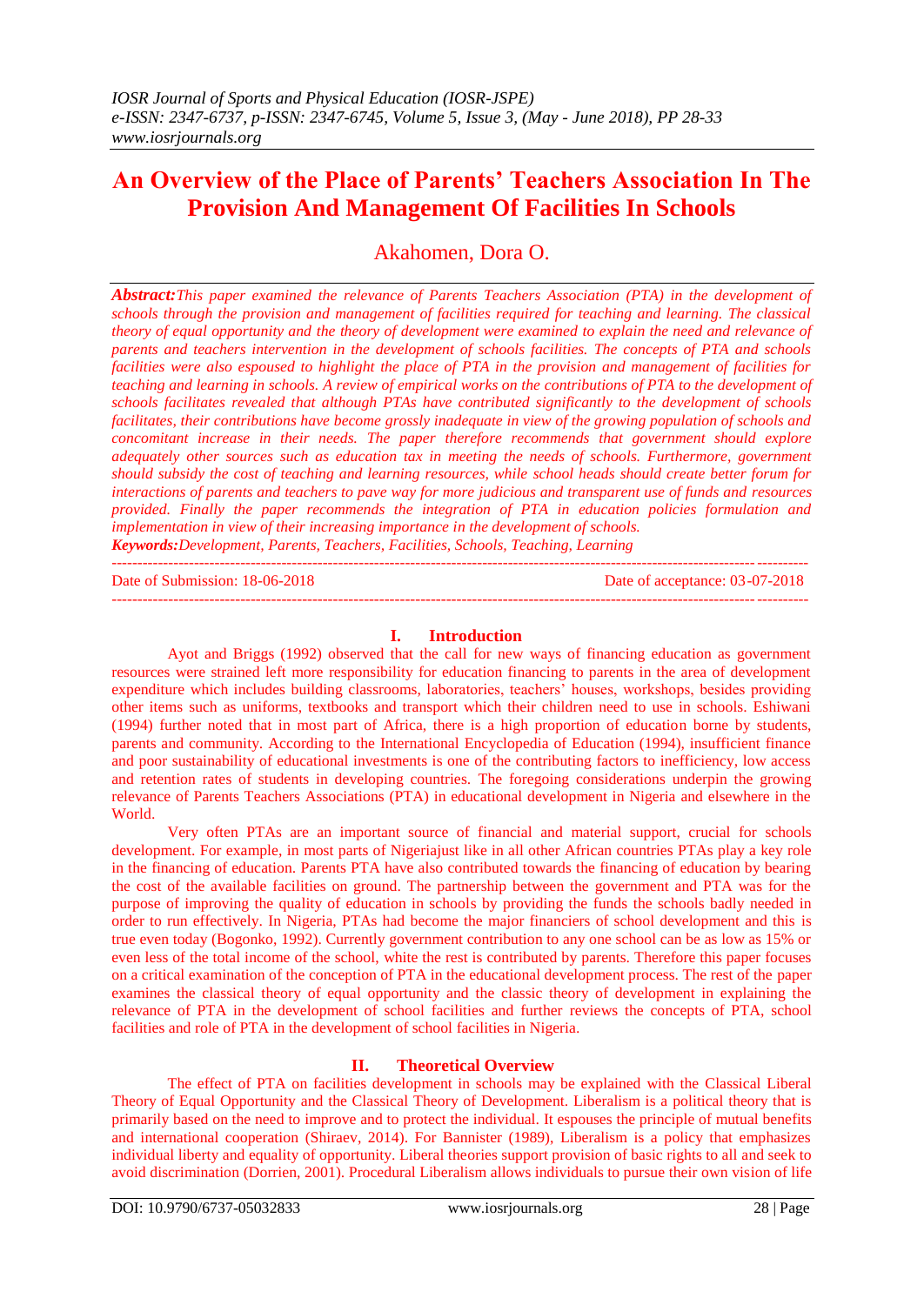within the framework of their means and the state law. Wolfe (2009) observes that classical liberalism emphasizes the individual and says that the society must be arranged to allow individual to live a good life in a way that he chooses. It therefore follows that deliberate steps must be taken by the society (stakeholder in the provision of education and all it takes to make education possible). In this case, the parents and other stakeholders should play their roles in the provision of structure and facilities in the smooth education of their children.

Opportunity for all individuals is the main concern of the Classical Liberal Theory. Individuals are born with abilities, talents and given amount of capacity which to a large extent is inherited and cannot be substantially changed. Therefore the consideration of all categories of person, including the poor and the rich is put into perspective to remove the possibility of side tracking the interest of the less privileged in the society.

Development theory is conglomerate or a collective vision of theories about how desirable change in society is best achieved (WFI, 2017). The Classic Theory of Development formulated by W. Arthur Lewis in the mid-1950s stipulates that the right quantity and mixture of savings, investments, and foreign aid are all that is necessary to enable developing nations to proceed along an economic growth path that historically had been followed by more developed countries (Scribd.Com, 2010). Generally development theories draw on a variety of social science disciplines and approaches and depending on which theory that is being looked at there are different explanations to the process of development and their inequalities. They include Modernization Theory, Structuralism, Dependency Theory, Basic Needs, and the Neoclassical Theory.

The modernization theory is more appropriate to the current work. Modernization theory is used to analyze the processes in which modernization in societies take place.The theory looks at which aspects of countries are beneficial and which constitute obstacles for economic development. The idea is that development assistance targeted at those particular aspects can lead to modernization of 'traditional' or 'backward' societies. Scientists from various research disciplines have contributed to modernization theory. The earliest principles of modernization theory can be derived from the idea of progress, which stated that people can develop and change their society themselves: One way to do this is as espoused the French sociologist Emile Durkheim is through Division of Labourwhich describes how social order is maintained in society and ways in which primitive societies can make the transition to more advanced societies (Durkheim, 1893).

Another conception of the modernization theory is the Linear Stages of Growth Model: an economic model which is heavily inspired by the Marshall Plan used to revitalize Europe's economy after World War II. It assumes that economic growth can only be achieved by industrialization. Growth can be restricted by local institutions and social attitudes, especially if these aspects influence the savings and investments. The constraints impeding economic growth are thus considered by this model to be internal to society (Khun, 2008).Perhaps the most well-known example of the linear growth model is the Rostov's stages of growth: According to the model, developing countries will have to go through five stages to be developed. These are: (i) traditional societies, (ii) pre-condition for take-off, (iii) take-off (iv), drive to maturity and (v) age of mass consumption. According to the model, to reach the take-off stage a country needed to increase investment rate to at least 10%; established one or two manufacturing sectors with a high growth rate; and put in place an institutional, political and social framework to promote the expansion of the sectors (Rostow, 1960 and Cairncross, 1961). However, the Rostow's model has be criticized mainly for (i) assuming that development can be achieved through a basic sequence of stages which are the same for all countries, a doubtful assumption; (ii) measurement of development solely by means of the increase of GDP per capita; and (iii) focusing on development, but not identifying the causal factors which lead development to occur: It thus neglects the social structures that have to be present to foster development.

The Classical Theory of Developmentwaslater modified and extendedtocreate anew framework which is a holistic and integrated approach to development strategies and programs that highlights the interdependence of all aspects of development strategy, social, structural, human, institutional, environmental, economic and financial." This theory therefore advocated for aids from external bodies in the development of the facilities within an institution. The aids coming from PTA in the development of the facilities in a school is supported by this theory.

Lewis model of the theory of development noticed that the level of wages in the urban industrialized sector is assumed to be constant and determined as a given premium over a fixed average subsistence level of wages in a traditional agricultural sector. With this, Lewis assumed that urban wages would have to be at least 30% higher than average rural income to induce workers to migrate from their home areas. It therefore indicates that the level of influence that would be wielded on facilities development by the PTA in the rural owned schools would be financially lower than those from the urban owned schools. This again strengthens the equality and opportunity struggle held by the classical Liberal Theory of Equal Opportunity. Therefore the level of development of facilities expected in urban located schools would not be expected to be same as that of the rural areas. Also, themodel recognizes that differences can arise among countries in the pace and pattern of development, depending on their particular set of circumstances, Factors influencing the development process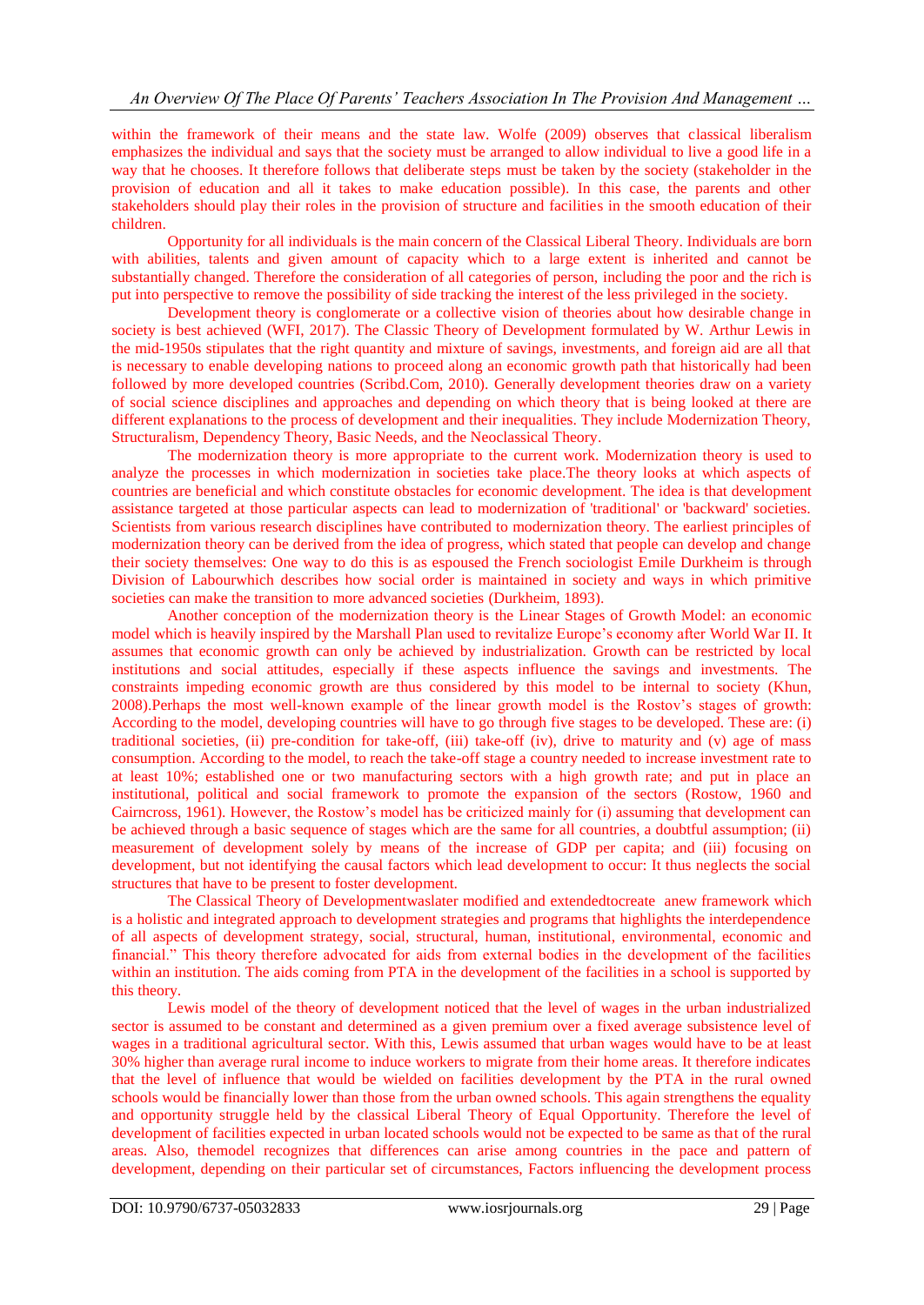include a country's resource endowment and size. It would therefore be expected to experience differences in the level of PTA response or funding on the facilities development since factors influencing development process include resources, endowment and size. The rate of income to the PTA association and level of influence they have in the development of facilities in any schools would largely be determined by the strength of its resources, endowment and size.

In order to have equal opportunity among students, the two theories (theories) are of the opinion that Parents Teachers Association (PTA) should give aid to schools, so as to bridge the economic gap between the rich and the poor since the government alone cannot bear the financial burden of facilities development in public secondary schools.

## **III. The Concept Of Parents Teachers Association (Pta)**

According to Maryam (2008), the PTA started in USA with the kindergarten developments which were engineered by the Mothers meetings in Chicago in 1855, taking off effectively in 1894 through the Mothers' Congregations. In the USA the PTA is a national organization enshrined in the constitution with each PTA serving a local state. According to the United States' National Parents Teachers Association mission and purpose statement, the PTA seeks to promote the welfare of the child and youth at home, in the school, and in the community (Maryam, 2008). The PTA has also sought to raise standard of life at home, secure laws that protect children and youth, bridge the gap between home and school, and to build and develop efforts connecting educators with the public in securing the highest standards in mental and physical, social and spiritual education.

Maryam (2008) further noted that the steering committee in developing the Commonwealth Education Fund (CEF) strategy in Nigeria identified the national Parents Association of Nigeria (NAPTAN) as one of its strategic partners in the effort to ensuring that civil society supports government to ensure that all Nigerian Children have access to good quality education. This is based on the realization that in the delivery of education there are four principal actors; the state as the duty bearer, the child as the right holder, the parent as the first educator and the teacher as the professional instructor. It is common knowledge that for rights to be enforced there is need for advocacy or demand for the implantation of such rights. The Parents Teaches Association has been known to be one of the earliest civil associations advocating for the rights of children, especially within the school environment.

In the early years of educational development, schools were characterized by limited formalized contacts with parents except in the event of being invited for speech days, sports day and so on. The parent had no say in what was taught or how the schools were run. As opined byLasibille (2000) the fact is that the school leadership did not attempt to establish a partnership with the parents, believing that parents were irrelevant to the schooling process, since they did not even know what was been taught: A number of parents at that time were illiterate or had low educational background; anything to do with school was intimidating to them. There were long distances between home and school, and the cost of travelling inhibited parents from checking on their children at school and parents believed teachers could do it all alone and did not see the need to get involved.

The relationship between parents and teachers in Nigeria however changed for the better from the 1980's to date. The cause of the changed attitude and circumstances was the reduction of government funding in schools, economic breakdown, and lack of maintenance and development of the already existing school structures and facilities; which consequently created financial crisis in the schools. The government right from the time it took interest in education in 1925 had been heavily funding education in the country: However, due to failure on its part, and increased number of schools, government funding in schools shrunk considerably, in the 1980's to date (Lewin, 2006). According to Lewin (2006), schools found themselves unable to run effectively anymore, with shortages of scholastic materials and basic infrastructure in some cases: Teachers, who are poorly remunerated, resorted to teaching in two or more schools to make ends meet. Some teachers left the country to seek for greener pastures, while others, who remained, resorted to coaching as a means of earning extra income. It is against this background therefore that parents became key players in the management of schools since the 80's. The financial influence (support) of parents became inevitable as parents now contribute greatly in the provision of the basic facilities in the running of the school. Parent Teacher Association (PTA) were thus born, with the aim of building a partnership between parents and teachers, for the purpose of improving the quality of education in schools (Lewin 2006).

One way of influencing the development of the facilities in schools by PTA was to provide the funds the schools badly needed to provide such facilities or to directly provide them to the school. Within a short space of time from their formation, the PTA's had become one of the major financiers of school expenditures and this is true even today. Nowadays government contribution to any one school can be as low as 15 percent or even less of the total income of the school (Lasibille, 2000).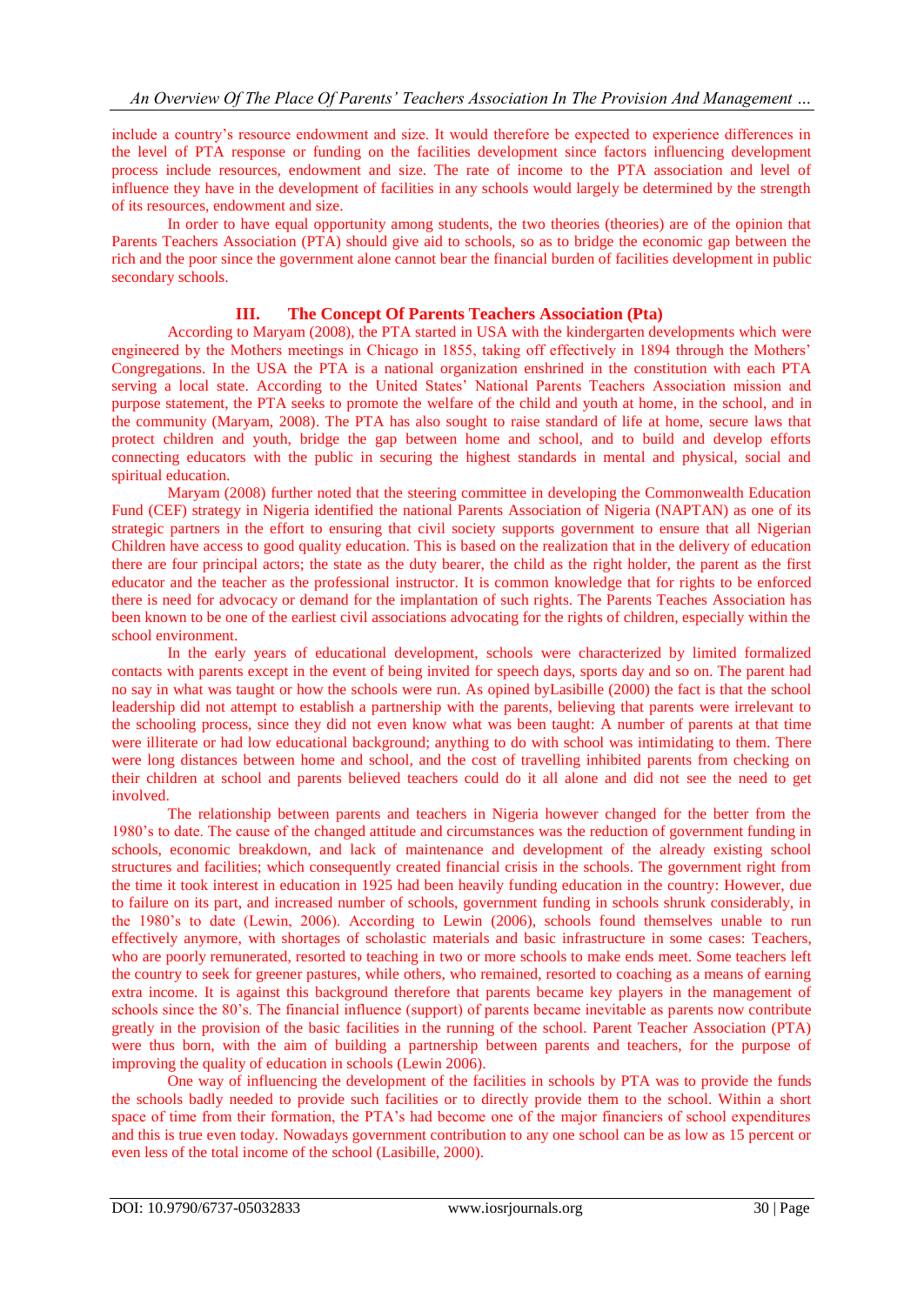### **IV. The Concept Of School Facilities**

Schools exist for the purpose of teaching and learning. Human and material resources are deployed for this purpose. Schools facilities are very important for sound education of the child towards the realization of educational goals and objectives (Asiyai, 2012): School facilities are the material, natural, and human resources provided for staff and students to optimize their productivity in the teaching and learning process. The realization that the transfer to the students rather that learning takes place through discovery, exploration, interaction with the internal and external environment has necessitated the creative innovative development of teaching and learning facilities that reflect these changes. Schools exist to serve socio-economic and political needs of the ever-changing society; consequently, they are in constant interaction with their external environment. They receive inputs from the external environment in the form of human and material resources, process them and empty same into the society as finished products and services. The quality of the products bears a direct relationship with the quality of the facilities deployed in the process of the production. This demands that state of the art facilities are provided in schools to prepare school leavers for life in the global village. According to Porpst (1972), useful types of resources to be considered by the planners and the management team are acoustical design engineering, audiovisual design engineering, behavioural sciences, building systems design, community and press relations, ecological studies, electronic data processing of hardware specifications, electronic data processing for programme development, use of hardware specifications, electronic data processing for programme development, use of facilities training and financial planning: Others include food service planning, graphic design, health care planning, and engineering, lighting design, management consulting, project planning, safety engineering, site planning, technical equipment specialization, and urban planning.

The school plant is a major component of the school facility. Knezevich (1975) described it as "the space interpretation of the school curriculum: He emphasized that the curriculum finds its physical expression in construction and arrangement of the school plant, which is a controlled environment that facilitates the teaching and learning process and also protects the physical wellbeing of the occupants. He further stated that since teaching and learning does not take place in a vacuum, school facilities give meaning to the planned curricula and extra-curricular activities. A discussion of the school plant starts with the conceptualization of the educational programmes to be offered in the school. The nature and types of the educational programme will determine the nature and types of the school facilities to be provided. Unruh (1974) emphasized that both teachers and students need places and equipment to search, read, write, confer, interact, view, listen, think, experiment, and record. Students need places to transact student affairs or to study for social purposes. Teachers need office space, conference rooms for planning, facilities for diagnosis of pupil's needs, and facilities for preparing instructional presentation. New views of the teaching-learning process that move beyond memorizing of knowledge toward involvement of students in applying, analyzing, synthesizing,, and evaluating knowledge stress the need for flexibility of space in the schools. The complexity of the learning environment requires flexibility in the design of the school plant. Modern facilities are designed for diverse academic and social activities.

Equipment and supplies are essential for the attainment of education goals and objectives. Simpson and Anderson (1981) defined equipment as "items that last a minimum number of years or cost more than a certain amount" and supplies as items such as microscope slides, glass tubing, and cotton swabs, that are quickly consumed and that are usually less expensive than equipment items". Some equipment performs specific functions while others such as computers perform multiplicity of functions.

Ihuoma, (2008) noted that school facilities give meaning to the teaching and learning process of any school. Thus, facilities development is an integral part of the overall management of a school which would need the attention of the mangers and stakeholders to carry out comprehensive assessment of the facilities to determine areas of need. With quantum leap in school enrolment, increasing number of academic programmes and limited resources, flexibility must be an integral part of the planning process. Facilities should be established or developed such that they will serve new functions in future. In facilities planning, Caudill, (1954) emphasized that, "more specific terms like expansible space that can allow for ordered growth, convertible space that can be economically adopted to programme changes, versatile that serves many functional and malleable space that can be changed at once and at will should be used". For these to be achieved Regnier (1980), "advocates team efforts of facilities planners and capital budget analysts, administrators, academic staff, fiscal and institutional research personnel". This implies that facilities management is a collective responsibility of all stakeholders: the federal, state, local government authorizes, staff and students of the individual schools, parents and the community where the school is located. The Federal Government through the Federal Ministry of Education provides the policies that guide the educational system and also oversees the implementation of these policies at the State level. On the other hand the State Government ensures the actual implementation of the National Policy on Education by providing the enabling environment for effective teaching and learning.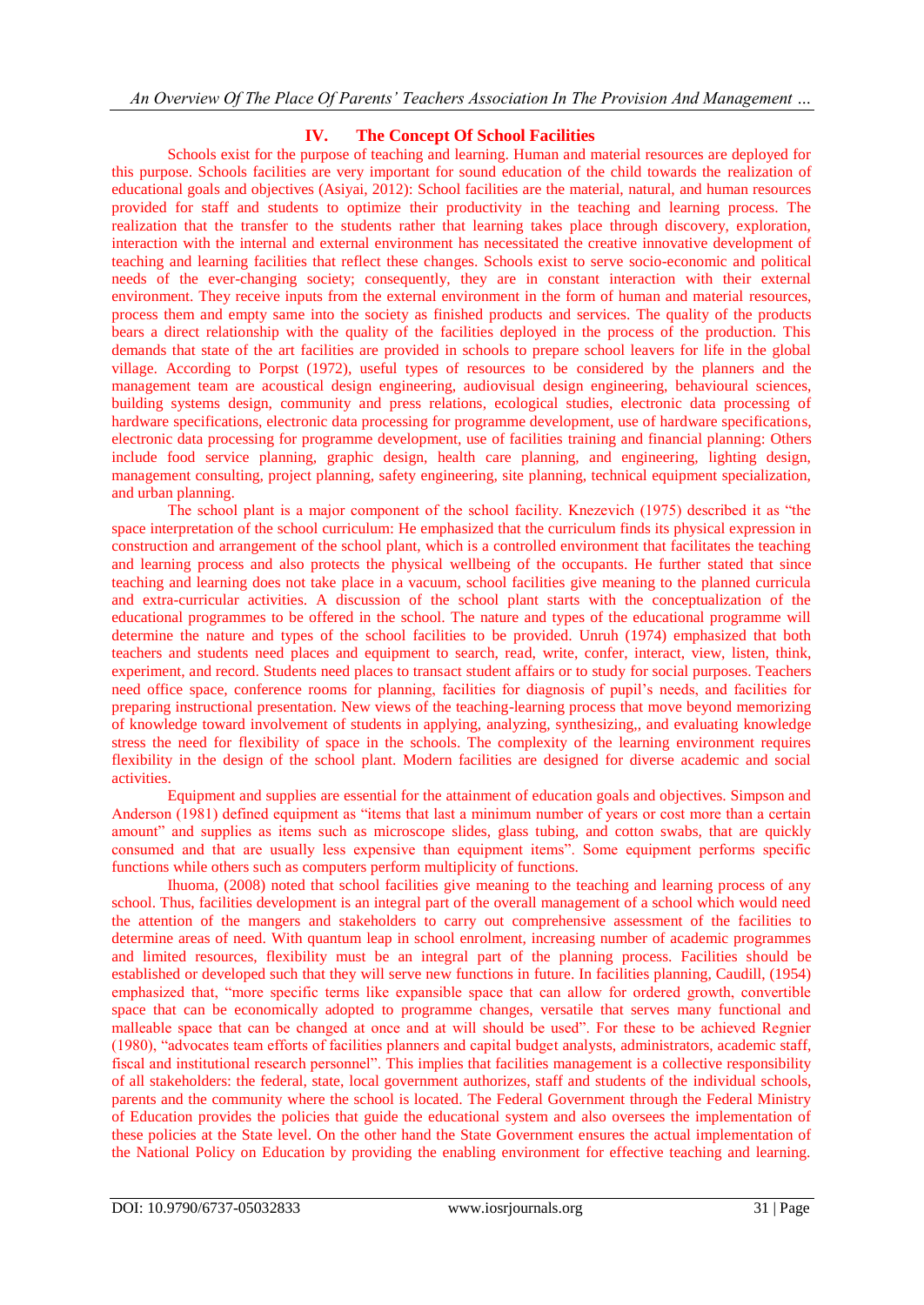The parents provide needful support for the development of schools while together with the teachers and the students ensures proper management of the schools facilities.

#### **V. Pta And Development Of School Facilities**

Since the very beginning, human beings the world over have done a lot to enhance their lives through the provision of necessary facilities (Ajayi, and Oguntoye, 2003). Same applies to education. Physical facilities provide and maintain safe, clean and creative educational environments that are conducive to high achievements of the students. Physical facilities strive to give students a comfortable atmosphere in which they work and learn. Bell and Rhodes (1996) noted that school facilities include the administrative office, staff rooms and offices, classrooms laboratories, workshops, equipment, stores libraries, hostels, staff houses and the school grounds. In order for a school to advance the learning opportunities offered to the students, it has to avail adequate facilities. In developing countries, low levels of learning among children can partly be attributed to poor or inadequate facilities of the schools. Physical facilities are the fundamental factors in better learning and achievements of the students (Ajayi and Oguntoye, 2003). Ahmed (2003) revealed that in most of the Nigeria's secondary schools, teaching and learning takes place under a most un-conducive environment, lacking the basic materials and thus hindered the fulfillment of educational objectives.

Theintroduction of Free Secondary Education, in schools as noted by Onyango (2001) has registered over-enrolment, which means that the resources available in schools are constrained. Thus PTA levies became instrumental in the provision of physical facilities in schools (Verspoor, 2008; Mbugua, 2008). According to Shehu, (1996), PTA participation in schools is the best way a community can participate on matters affecting education in Nigeria. For him, virtually all schools in the country in which PTA exists has benefited from the activities of the PTA. The benefits include provision of infrastructural facilities, materials (books, food, beds and beddings).

In most part of Nigeria Parents Teachers Association is the major source of input in financing of education. Survey by the Ministry of Education (1973) revealed that PTAs provided 21.2% of the costs of building 63.8% of the costs of furniture and equipment. 63.4% of repairs and 87.7% of general contingencies. In a paper presented at the African Conception of Principals' Conference Johannesburg, South Africa, Laboke (2000) pointed out that there are traditionally other sources of education financing and these are being given serious attention. For example parents and guardians are being encouraged to give support of schools through payment of levies to use fund specified running cost of schools. According to Kochhar (2008) PTA funds in most schools play a major part in financing school activities and programmes and providing all the structures to enhance these activities. The allocations from the free secondary education is inadequate and is not based o any fusibility assessment of schools to determine their financial needs based on the financial needs of schools in relation to the number of activities and programmes. This has forced most schools to revert to PTA levied to cover the deficit.

The main function of PTA is providing the necessary financial support to the school by organizing for school development projects. Mgbugua (2008) however notes that in most secondary schools, PTA funds are inadequate forcing schools to solicit for other sources or funds to provide needed facilities. Asyago (2005) further noted that quite a number of schools lack physical facilities such as libraries and laboratories and the main reason that was given by most principals was inadequate funding by the Government stressing that PTA funds were directed towards financing recurrent expenditures and were in any case inadequate.Chima, (2012) noted that PTA role remain supportive only to ensure that quality of academic service meets the expected standard: It should not be fund generation for the school proprietors. PTA for him can be for Mission Schools which are absolutely nonprofit making ventures.

## **VI. Summary Recommendations And Conclusion**

Since education has not enjoyed adequate attention from the government, other concerned bodies like the PTAs in various schools have to mobilize education stakeholders to fund development projects within the schools. PTAs have sourced for these funds from the Parents and other stakeholders in order to cover up for the lapses that have evolved from the government standpoint. This endeavour though a noble one has encountered challenges especially in the areas of inadequacy, and unavailability particularly in the rural areas where even the financial strength of parents is grossly farfetched from the desired. The summation of this paper is that to a very large extent PTA wields a significant influence on the development of facilities in the secondary schools but the reality of today is that PTA levies have fallen short of addressing the needs of schools. It is therefore recommended that:

Governments at all levels should make concerted efforts to increase funding for schools at levels as quality education is undoubtedly the key to national development. Furthermore alternative sources of funding for schools such as endowment funds by individual and corporate bodies, imposition of education tax on some